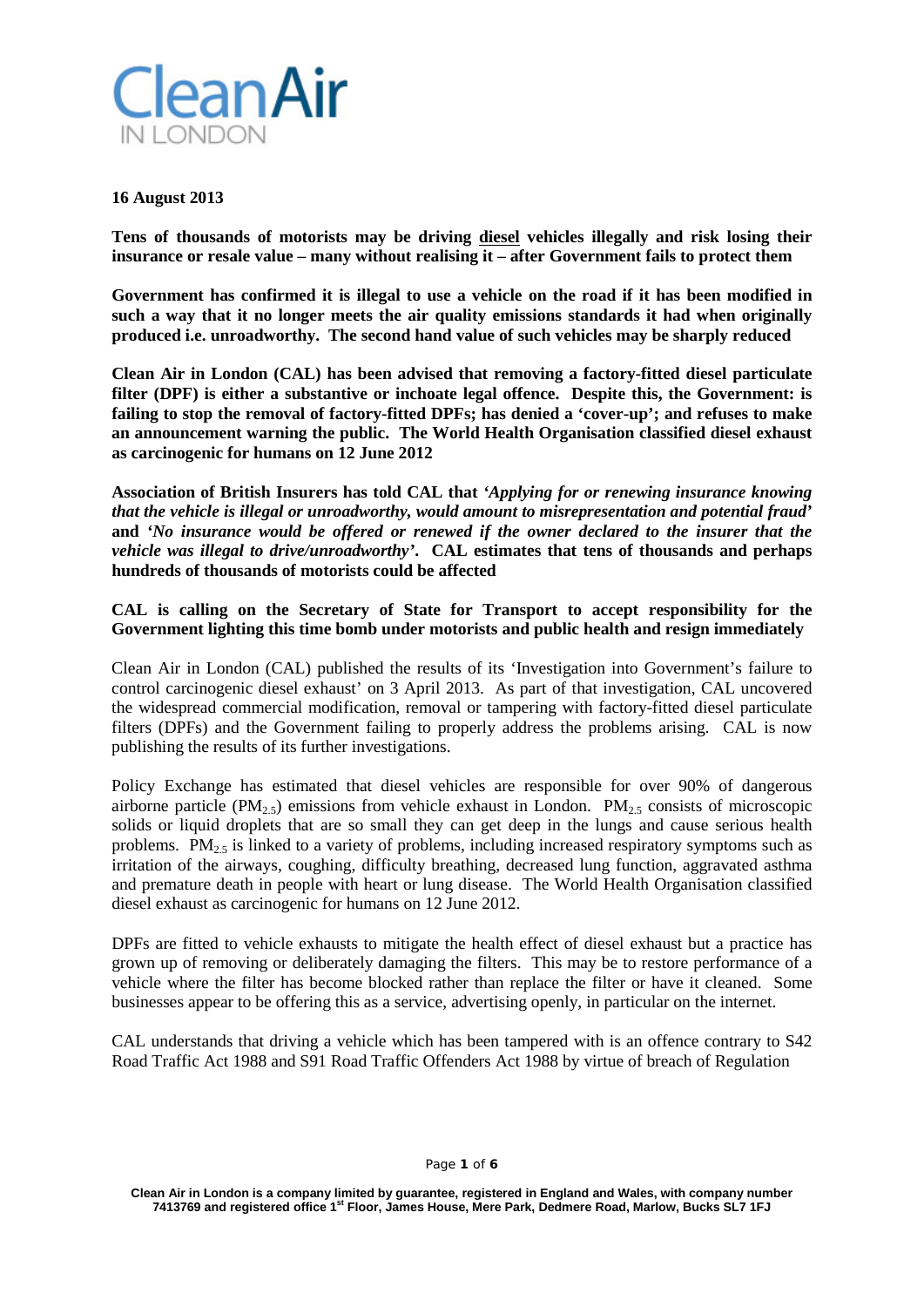

61A Construction and Use Regulations (SI 2000/1544). In CAL's opinion, removing a factory-fitted DPF is either a substantive or inchoate offence too.

CAL has pursued its investigation since April 2013 by contacting the Government, the Association of British Insurers, the European Commission and others. CAL estimates that one garage removing four factory-fitted DPF's per day might remove up to 1,000 in a year and that scores or hundreds of garages or mechanics may be doing this work.

CAL is also concerned this issue may extend beyond the removal of factory-fitted DPFs to the widespread tampering, modification or removal of other engine, exhaust or emissions control equipment. The scale of the problem is unknown and there are rumours it might involve the export of used DPFs from the UK to Germany or elsewhere to aid cheap compliance with low emission zone standards in those countries. Further, the removal of factory-fitted DPFs may explain in part the reported 'underperformance' of recent diesel exhaust emission standards in the real world. Such concerns are speculation at this early stage of CAL's investigations.

CAL is calling on the Secretary of State for Transport to accept responsibility for the Government lighting this time bomb under motorists and public health and resign immediately.

### **Quotes**

Simon Birkett, Founder and Director of Clean Air in London, said:

"They're called 'particle traps' because they are designed to remove many of the most dangerous particles from carcinogenic diesel exhaust.

"By failing to warn motorists and stop the industrial scale removal of factory-fitted diesel particulate filters, the Government may be letting tens of thousands or hundreds of thousands of motorists drive illegally, face losing their car insurance and risk being found guilty of the criminal offence of fraud – many without realising it. Perhaps worse, the Government is turning a blind eye to this crisis and taking us back to an age before environmental standards when raw and carcinogenic diesel exhaust smothered our streets.

"We need advice, action and investigations urgently by the Department of Transport, Department for Environment Food and Rural Affairs, Ministry of Justice and police to protect motorists, those exposed to diesel exhaust and others.

"The Secretary of State for Transport should accept responsibility for the Government lighting this time bomb under motorists and public health and resign immediately."

ENDS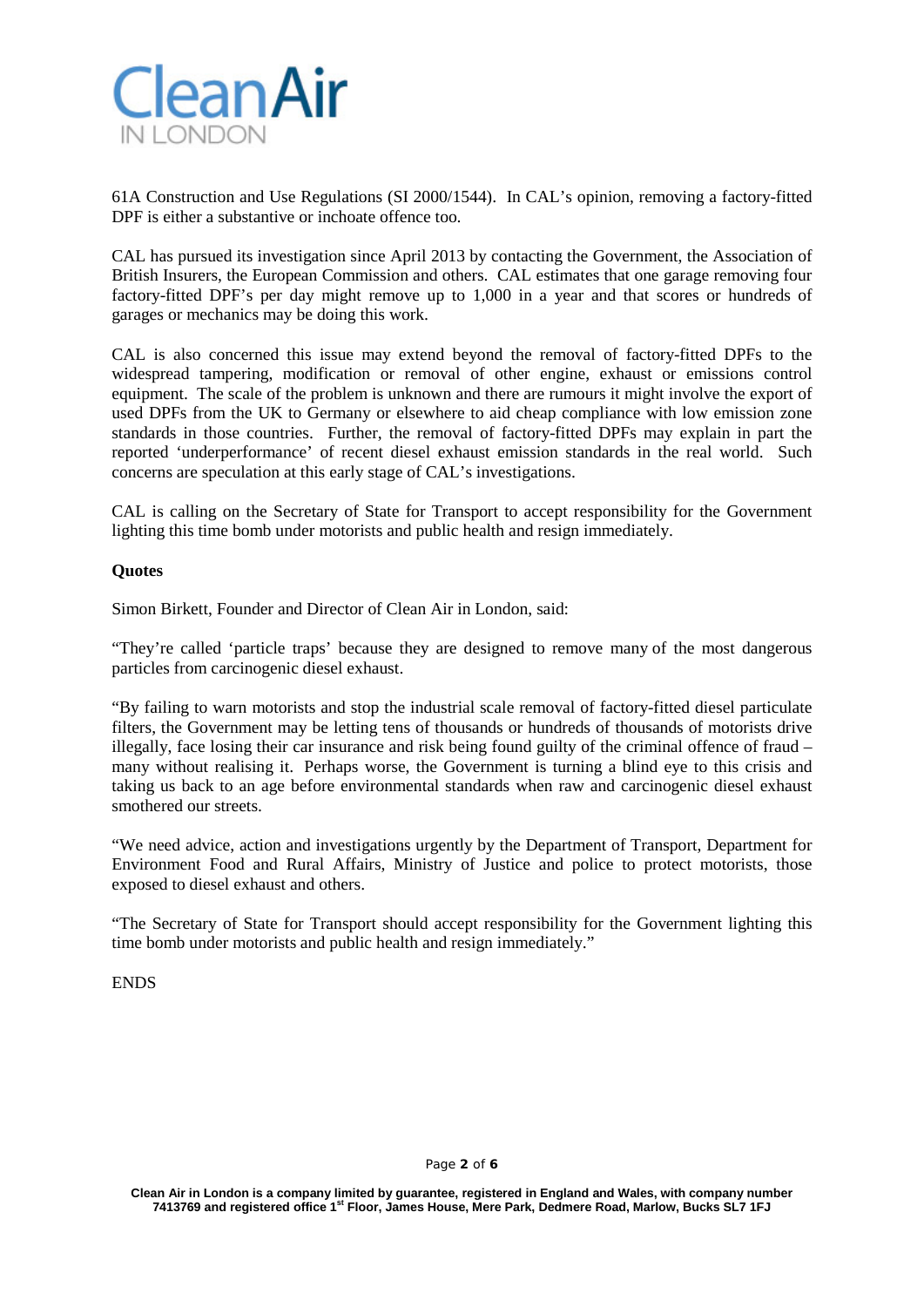

#### **Notes**

1. Parliamentary question by Andrew Smith MP with answer dated 18 July 2013

*"To ask the Secretary of State for Transport where guidance on the removal of factory-fitted particulate diesel filters from vehicles has been published on his Department's website."*

*"The Department's officials are still working on the details of the guidance to ensure accuracy of the information being provided. We hope to make the information available on the website after the summer break."*

[http://www.theyworkforyou.com/wrans/?id=2013-07-](http://www.theyworkforyou.com/wrans/?id=2013-07-18a.166568.h&s=speaker%3A10545#g166568.q0) [18a.166568.h&s=speaker%3A10545#g166568.q0](http://www.theyworkforyou.com/wrans/?id=2013-07-18a.166568.h&s=speaker%3A10545#g166568.q0)

2. 'Investigation into Government's failure to control carcinogenic diesel exhaust' dated 3 April 2013

[http://cleanairinlondon.org/sources/investigation-into-governments-failure-to-control](http://cleanairinlondon.org/sources/investigation-into-governments-failure-to-control-carcinogenic-diesel-exhaust/)[carcinogenic-diesel-exhaust/](http://cleanairinlondon.org/sources/investigation-into-governments-failure-to-control-carcinogenic-diesel-exhaust/)

'Remote sensing of NO<sub>2</sub> exhaust emissions from road vehicles' by Carslaw and Rhys-Taylor, final version dated 16 July 2013

[http://cleanairinlondon.org/sources/carcinogenic-diesel-exhaust-disclosed-for-every-significant](http://cleanairinlondon.org/sources/carcinogenic-diesel-exhaust-disclosed-for-every-significant-road-in-london/attachment/cal-247-exhibit-10_carslaw-defra-remote-no2-sensing-report_final-160713-2/)[road-in-london/attachment/cal-247-exhibit-10\\_carslaw-defra-remote-no2-sensing-report\\_final-](http://cleanairinlondon.org/sources/carcinogenic-diesel-exhaust-disclosed-for-every-significant-road-in-london/attachment/cal-247-exhibit-10_carslaw-defra-remote-no2-sensing-report_final-160713-2/)[160713-2/](http://cleanairinlondon.org/sources/carcinogenic-diesel-exhaust-disclosed-for-every-significant-road-in-london/attachment/cal-247-exhibit-10_carslaw-defra-remote-no2-sensing-report_final-160713-2/)

3. 'Carcinogenic diesel exhaust exposed for every significant road in London' dated 24 June 2013

[http://cleanairinlondon.org/sources/carcinogenic-diesel-exhaust-disclosed-for-every-significant](http://cleanairinlondon.org/sources/carcinogenic-diesel-exhaust-disclosed-for-every-significant-road-in-london/)[road-in-london/](http://cleanairinlondon.org/sources/carcinogenic-diesel-exhaust-disclosed-for-every-significant-road-in-london/)

4. 'Something in the Air: The forgotten crisis of Britain's poor air quality' by Policy Exchange

[http://www.policyexchange.org.uk/publications/category/item/something-in-the-air-the-forgotten](http://www.policyexchange.org.uk/publications/category/item/something-in-the-air-the-forgotten-crisis-of-britain-s-poor-air-quality)[crisis-of-britain-s-poor-air-quality](http://www.policyexchange.org.uk/publications/category/item/something-in-the-air-the-forgotten-crisis-of-britain-s-poor-air-quality)

5. Email from Association of British Insurers dated 3 May 2013

*"It is the responsibility of the vehicle owner to ensure that their vehicle is legal to drive and roadworthy, and to declare it as such when applying for or renewing insurance. Applying for or renewing insurance knowing that the vehicle is illegal or unroadworthy, would amount to misrepresentation and potential fraud. Terms and conditions of motor insurance policies normally specify that the vehicle must be registered in the UK (or in the process of being* 

#### Page **3** of **6**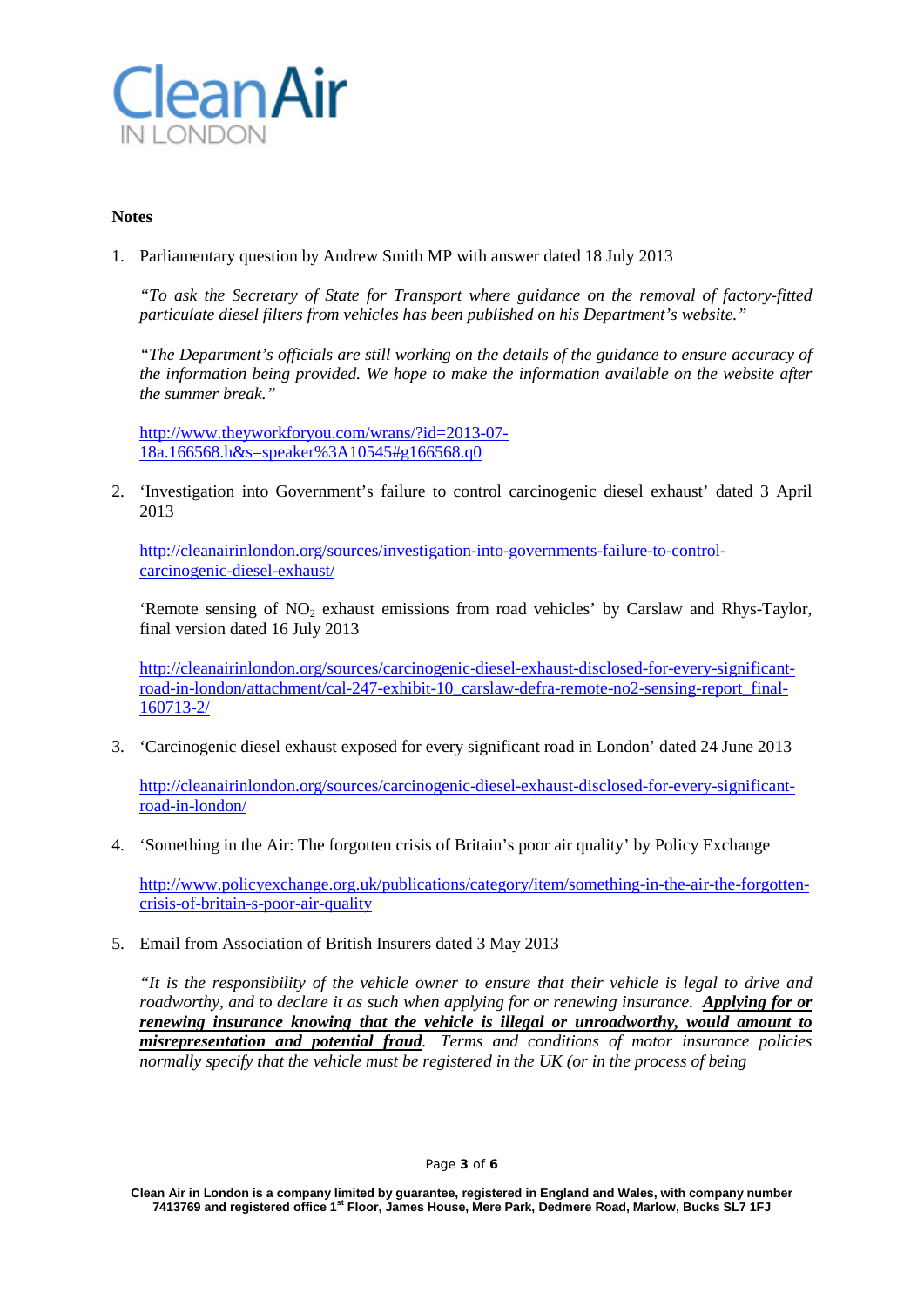

# *registered), and that the vehicle is roadworthy. No insurance would be offered or renewed if the owner declared to the insurer that the vehicle was illegal to drive/unroadworthy.*

*"In the event of a vehicle becoming unroadworthy and/or failing an MoT, insurers would expect owners to remedy defects and obey the law by not driving the vehicle (as noted above if owners do not do this they would breach the terms and conditions of the policy). The need to notify an insurer should therefore not arise, unless as a result of the defects the policy holder is temporarily or permanently taking the vehicle off the road and wishes to suspend or cancel the policy.* 

*"Insurers require notification of modifications to the vehicle which change the vehicle's standard specifications. Clearly any such modification which rendered the vehicle illegal or unroadworthy would not be allowed by the insurer.*

*"If a crash arose as the result of a vehicle being driven illegally, then the insurer would be able to decline the claim and/or void the policy, depending on the circumstances, in particular if the illegality was a contributor to the crash, and/or had been misrepresented to the insurer. However this would not affect the insurer's obligations to third parties in the event of injury or property damage."*

# **CAL emphasis**

6. Letter from Department of Transport dated 1 May 2013

*"Thank you for your correspondence relating to vehicles exhausts systems.*

*"I can confirm that under the Construction and Use Regulations (more specifically, Regulation 61A of the Road Vehicles (Construction and Use) Regulations) it is illegal to use a vehicle on the road if it has been modified in such a way that it no longer meets the air quality emissions standards that it had to when originally produced. The law does not forbid modification of the emissions control equipment. It forbids modification that makes the vehicle emit more pollutant than it is permitted to by virtue of the standard to which it was originally approved. Also, that under 8.2.1.1 (petrol) and 8.2.2.1 (diesel) of the Testing Directive 2010/48 now applicable in the UK, a vehicle can be failed if any part of the emission control is absent, modified or obviously defective. However, please note the MOT test is a visual inspection that does not include dismantling of a vehicle or its components.* 

*"In view of the fact that the above is prescribed in existing legislation there is no need for the Secretary of State to make a specific announcement on this subject."*

7. Email from Department of Transport dated 3 May 2013

*"The law forbids any modification that makes a vehicle emit more pollutant than is permitted by the emissions standard applied to it when it was registered.*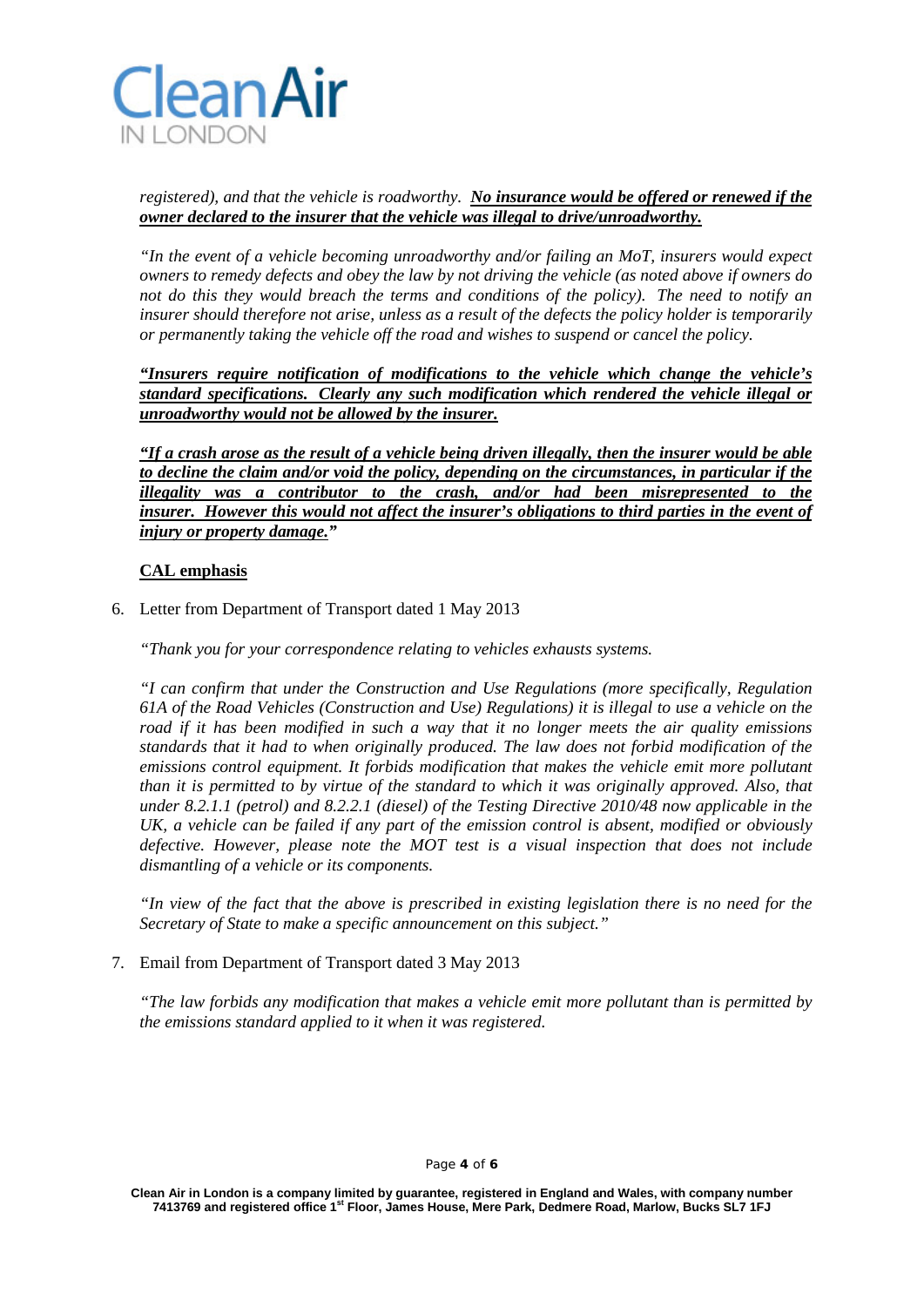

*"We are working collaboratively with vehicle manufacturers to investigate the impact of tampering with emissions control equipment on the emissions performance of vehicles and we refute any suggestion that the Government is covering up this issue.* 

*"EU Directive 2010/48 is fully implemented in the UK and we are therefore fully compliant with the European law."*

8. Email to the European Commission dated 10 April 2013 (no replied received)

"[The Road Vehicles (Testing) (Miscellaneous Amendments) Regulations 2013 No. 271 (Entered into force 20 March 2013)]: Other than a few small points on electrical systems their main effect is:

*The Secretary of State is a Minister designated for the 1972 Act in relation to—*

*(a) regulation of the type, description, construction or equipment of vehicles, and of components of vehicles, and in particular any vehicle type approval scheme(c); and*

*(b) testing the roadworthiness of motor vehicles and their trailers(d).*

"In other words, there is no substantive transposition of the requirements re exhaust and emissions systems just a change to give powers to the Secretary of State to make them in the future. The Secretary of State makes this clear in a letter dated 14 February 2013 i.e. there is no substantive change to the periodic test (so called MOT) in the UK (attached).

"The two attached reports provide full details confirming that the UK only requires a visual check of SCR equipment if a full emissions test is required in the MOT. No visual check is required of diesel exhaust systems including diesel particulate filters as is required by the Directive."

Clean Air in London would like the European Commission to confirm whether it considers the infringement should have been closed given the above and second, what evidence would be required to trigger an in-depth assessment by the Commission into the substance of the EU MSs national transposition and inspection legislation.

9. Responses to requests for confirmation that factory-fitted diesel particle filters are not removed

Addison Lee and the City of London Corporation have confirmed they do not remove DPFs from their vehicles.

Mayor of London has still not responded to requests from Clean Air in London on Twitter to confirm that factory-fitted DPF's have not been removed from Greater London Authority Group vehicles and/or other vehicles for which he is responsible.

10. United States action

US authorities have levied significant fines and even imprisonment for emissions offences there (see links below):

**Clean Air in London is a company limited by guarantee, registered in England and Wales, with company number 7413769 and registered office 1st Floor, James House, Mere Park, Dedmere Road, Marlow, Bucks SL7 1FJ**